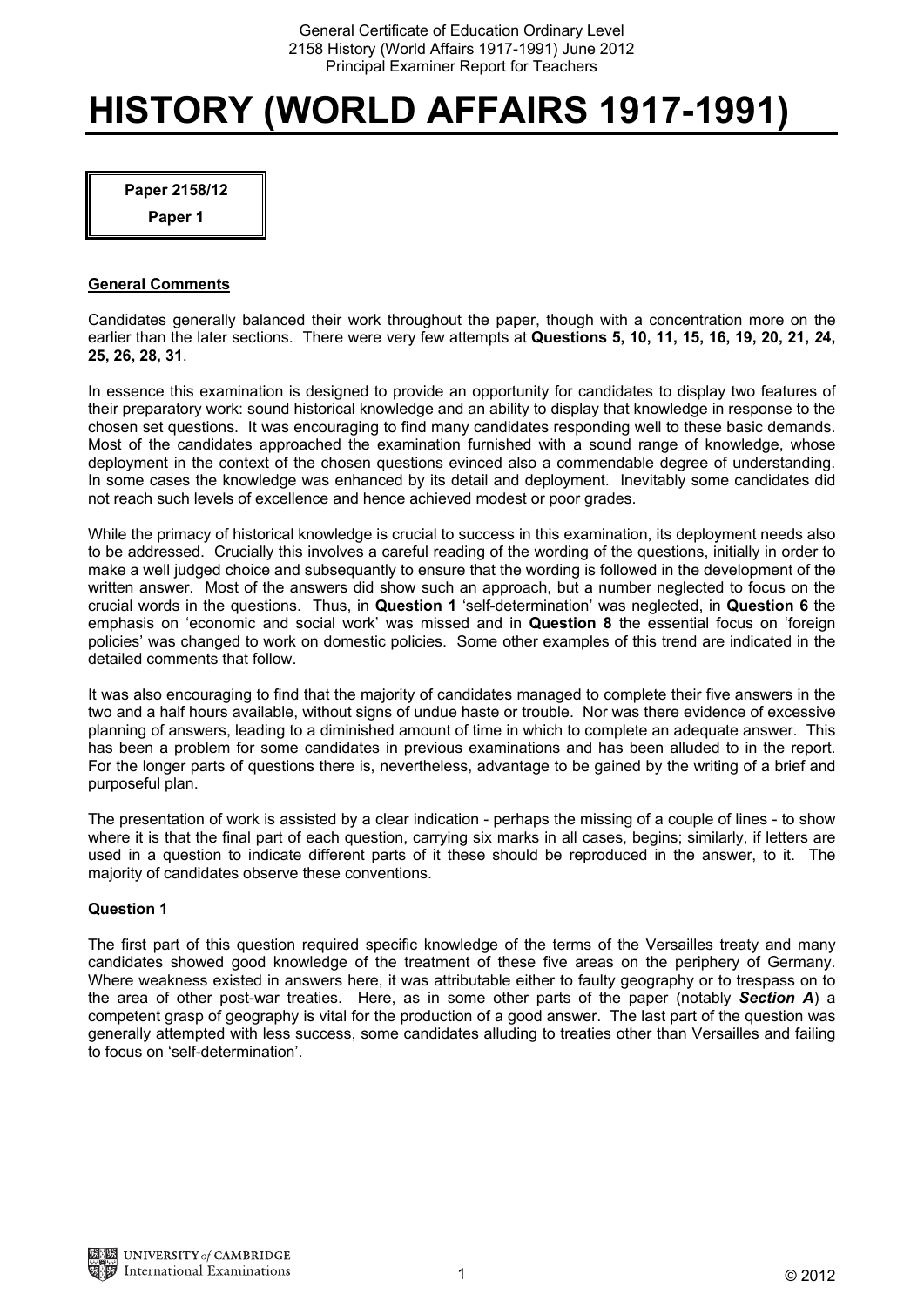### General Certificate of Education Ordinary Level 2158 History (World Affairs 1917-1991) June 2012 Principal Examiner Report for Teachers

# **Question 2**

This was a distinctly popular question and also one that was well rendered in both parts. Many candidates gave a balanced and informed view of the dangers presented by Germany in the period 1933-39; there was often a concentration towards the end of those years, while many did not neglect the earlier years either. Again, good geography was of assistance here. Almost all candidates displayed an understanding of appeasement in the last part and argued well its earlier popularity and later failure. There was however some weakness here on the part of a minority of candidates, who continued to narrate rather than analyse.

# **Question 3**

It was in answers to this question that there was evidence of failure on the part of some candidates to read carefully the wording of the question. Reference was needed to the years 1944-45 and a number of candidates dealt with the war more broadly than that and hence allowed insufficient attention to the final two years of it. Of **(a)** and **(b)** the former was attempted with greater assurance than the latter, where the movement of Soviet forces needed fuller attention. The last part elicited some quite well focused and informed arguments on the relative strength of the two sides as the war drew to a close.

## **Question 4**

There were some well informed and well focused answers to this broadly based question on Indochina, often presented with appropriate balance. **(b)** and **(c)** were often answered with more assurance than **(a)**, which tended to attract rather too extensive a degree of background, sometimes going back in detail to the Second World War, instead of the required focus on the mid-fifties. Answers to the last part in almost all cases emphasised the USA's concern to contain communism and many traced appropriately the different ways in which this was exemplified in the 1950s and 1960s.

### **Question 6**

This was a popular and in the main a well answered question. Most candidates were able to muster a knowledgeable list of the main agencies for UNO's economic and social work, displaying accuracy in references and in the scope of their work. There were shortcomings, however. A number of candidates presented material on UNO's basic structure rather than the required focus, while others were uncertain of the correct designation or the correct initial letters of the agencies. Some drew, with relevance and interest, on local knowledge. The last part presented no difficulties to most candidates who were able to allude with accuracy to the features that made for the greater success of UNO.

### **Question 7**

There were a number of informed answers to the different parts of this question on Weimar Germany and in general competent knowledge was rendered and focused. There was, however, shortcoming in the answer to **(a)**, where a number of candidates appeared not to recognise the reference to 'the constitution' and wrote instead on a general history of Germany in these years, with emphasis on post-war disorder. The Ruhr occupation and Stresemann's policies presented no problems for most candidates. In answers to the last part there was an over-emphasis in some scripts on earlier material to the neglect of the play of practical politics in the early 1930s, witnessing the decline of Weimar and the rise of Nazism.

### **Question 8**

As alluded to earlier in this report, it was disappointing that a number of candidates neglected to note that this question was entirely focused on Italian foreign policy during the fascist years; hence much irrelevance was produced. Many did, however, deal competently with this central theme with balanced and informed material across the nearly two decades covered. The last part was also well argued by most candidates (including some who had gone astray on domestic issues earlier), most indicating that success was garnered by bold overseas ventures, but the increasing commitment to Germany detracted from the regime's standing in Italy.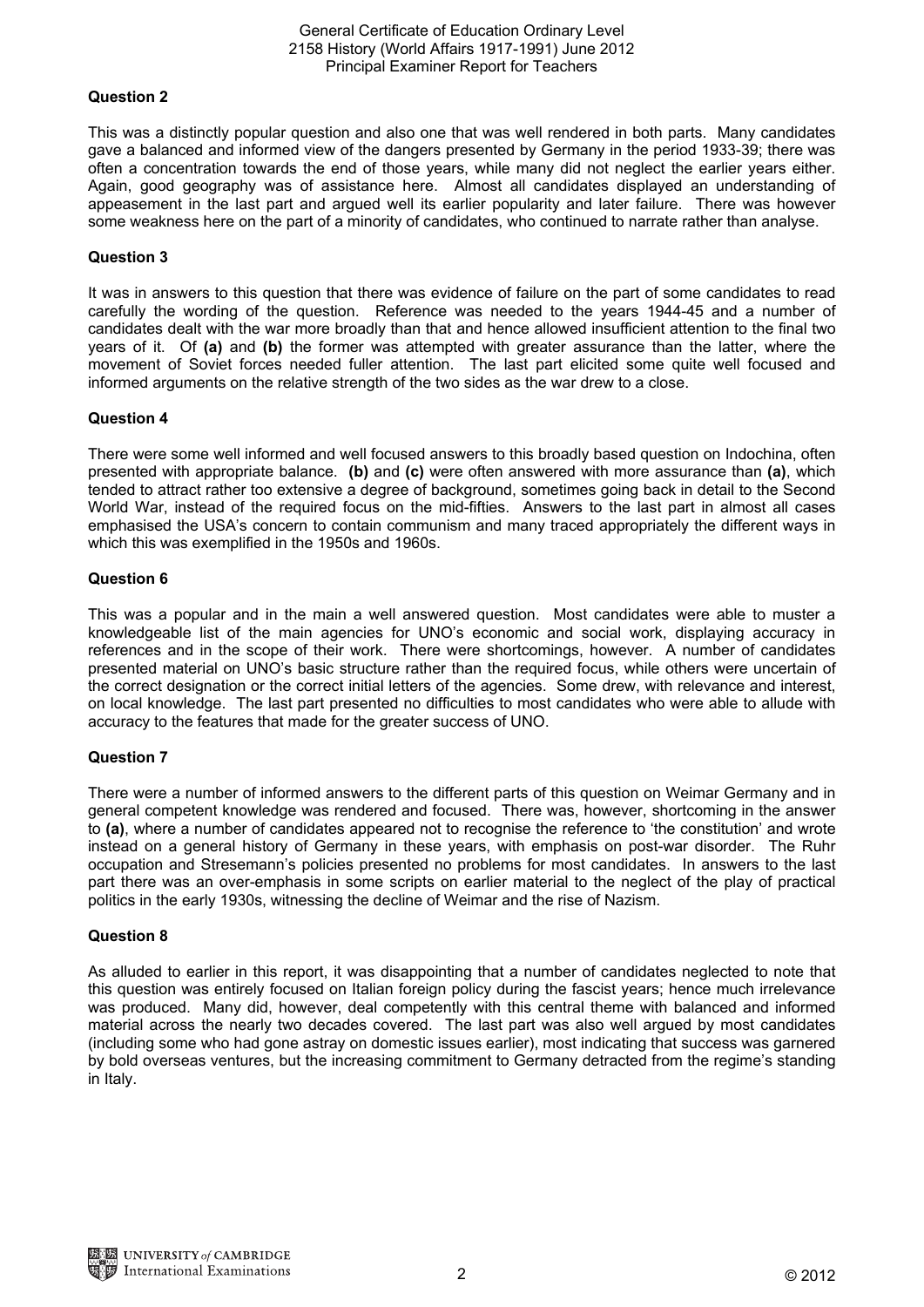#### General Certificate of Education Ordinary Level 2158 History (World Affairs 1917-1991) June 2012 Principal Examiner Report for Teachers

## **Question 9**

Questions on Spain in the inter-war years have become more popular among candidates in recent examinations. This one focused on the very 'packed' year of 1936 and a number of candidates engaged well with its demands, focusing usefully on the election in February and the outbreak of war in July. Earlier material was over extensively developed in some cases. Many made an informed attempt at the last part, arguing in the broad context of the war the significance of the early failure to capture Madrid.

## **Question 12**

It appeared that many candidates welcomed the chance to write about Al Capone and a number of these answers set him effectively in the context of 1920s USA, representative of a certain type of gangster. Candidates generally were less secure about others.

Henry Ford received some competent answers, but Mellon was unknown and knowledge of the two US presidents of the 1920s was largely an uncertain area, though there were some excellent contributions here. The last part was perhaps more familiar territory and received well ordered analysis in most of the responses.

## **Question 13**

Candidates generally appeared to be more confident in this question on the USA in the 1930s than they were in the previous one on the 1920s. Knowledge of the New Deal was in most cases sound and most candidates did seek to angle their knowledge on the 'improvements in the lives of many Americans' as specified in the question. Some answers succeeded less well due to failure to specify what were the policies enshrined in the New Deal and to allude loosely to FDR as providing a panacea for all ills. In the last part, a minority misread the question as requiring attention to the period after 1941, but there were a number of focused answers on the correct period and theme.

## **Question 14**

A common error in previous examinations in questions of this type has been to focus on US foreign policy and its thrust against communism elsewhere than within the USA. In **(a)** of this question that tendency was in comparatively slight evidence. Most candidates did see the direction of the question in both parts, though there were some loosely sustained and at time rather muddled references to events and legislation in both **(a)** and **(b)**. The last part was a probing question that received some thoughtful answers, usefully set in the context of their place and time.

# **Question 17**

As ever, Russian Revolution questions figure strongly in the popularity scales in this paper and most who attempted this tripartite question on salient 1917 episodes showed knowledge of what was involved in each. It cannot be said that the degree of supportive detail was strong in most cases, some uncertainty and incompleteness being apparent in **(a)** and **(b)** more than in **(c)**. Some candidates diminished the value of their responses by betraying uncertainty as to who was unseated in the spring and who in the autumn. The analysis in the last part received variable responses, the best balancing the practical demands for peace with the heavy price paid for it.

### **Question 18**

The five-year plans presented no difficulty to most candidates and many answers were replete with references to their products and the means by which they were created. There were many informed answers on Stalin's cult of personality, but there were here too many instances of uncertainty about what the term meant. Like the plans, the purges and show trials were usually rendered competently. The last part also received competent answers, though the manner in which Stalin prepared the USSR by his foreign policies was often sketchy; the popular front movement, for example, was ignored.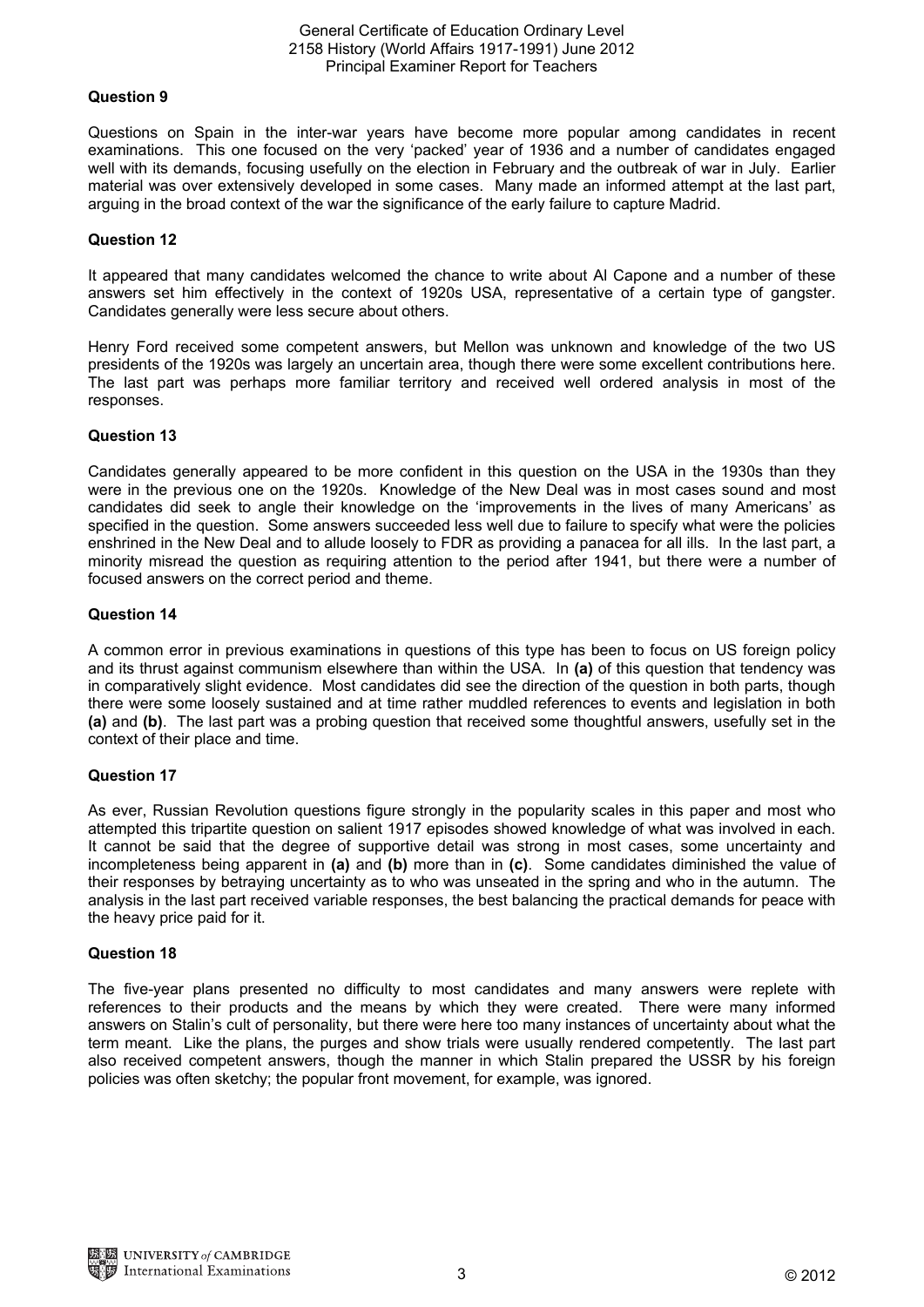### General Certificate of Education Ordinary Level 2158 History (World Affairs 1917-1991) June 2012 Principal Examiner Report for Teachers

# **Question 22**

Of **(a)**, **(b)** and **(c)** in this question, material on restrictions on immigration was uncertain, often presented with reference to the post-war period rather than the inter-war period. The two other options got more assured responses, though the nature of a mandate could have got more attention in **(a)** and military detail in **(c)**. Most candidates adduced sensibly focused material in the last part, though there was a tendency among some to to wander into the Suez crisis, not part of the question.

## **Question 23**

Of the two questions on the Middle East this was the better attempted. Information was often secure and in some scripts quite substantial on the events leading to the outbreak of these two wars and the main features of the fighting in them. Candidates often looked broadly at the circumstances that led to the outbreak, not limiting their material to the Middle East alone. This broad range was specifically needed in the last part which often received well balanced responses on great power reaction.

## **Question 27**

The first three options were the ones candidates favoured. There was a fair amount of uncertainty in **(a)**, a number of candidates failing to comment on the dissatisfaction of many Chinese with treatment after the war. **(b)** and **(c)** received more positive responses, with useful linkage in **(b)** to the idealism of Sun Yat-sen and in **(c)** to the distinctive warfare style adopted by the Red Army in its campaigns (though some neglected the terminal date of 1935). The last part often produced a usefully supported balance in the roles of the Japanese and the communists in the campaigns of Chiang Kai-shek.

## **Question 29**

The first part of this question elicited many informed and balanced narratives of the 1947-91 period, with focus on such episodes as Kashmir and Bangladesh as well as ongoing differences of approach between India and Pakistan. Some answers to the last part suggested uncertainty of the concept 'non-aligned' in its international context; while a number did understand the meaning of the term and illustrated it usefully, others equated it exclusively to relations between India and Pakistan.

### **Question 30**

Most candidates who attempted this question kept to the 1976-89 time frame, though a number mistook this and wrote about Mao Zedong. Often there was a well balanced survey offered, covering the period with accurate focus though not always with much development. In arguing a case in the last part many drew on earlier material, often well focused on the question.